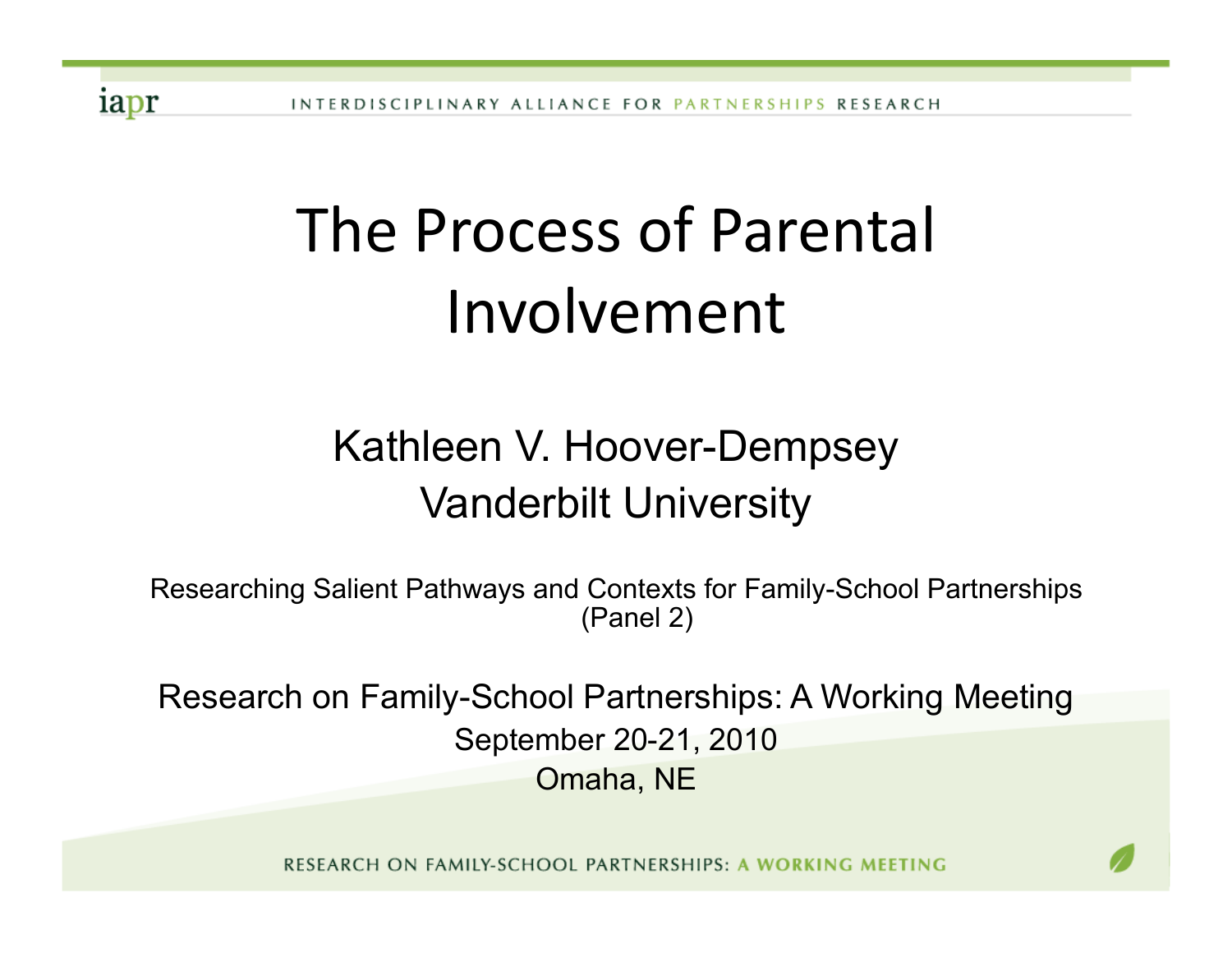The Parental Involvement (PI) Process: A Model

The Hoover-Dempsey & Sandler model of the PI process is focused on understanding specific elements of the process & relationships among them:

Level 1: What motivates parents to become involved in their students' education?

Level 1.5: What forms of involvement to families choose?

- Level 2: What learning mechanisms do parents engage in the course of involvement?
- Level 3: How do students perceive their parents' involvement?
- Level 4: What important student proximal learning outcomes are influenced by parents' involvement?
- Level 5: Student achievement (varied summary measures)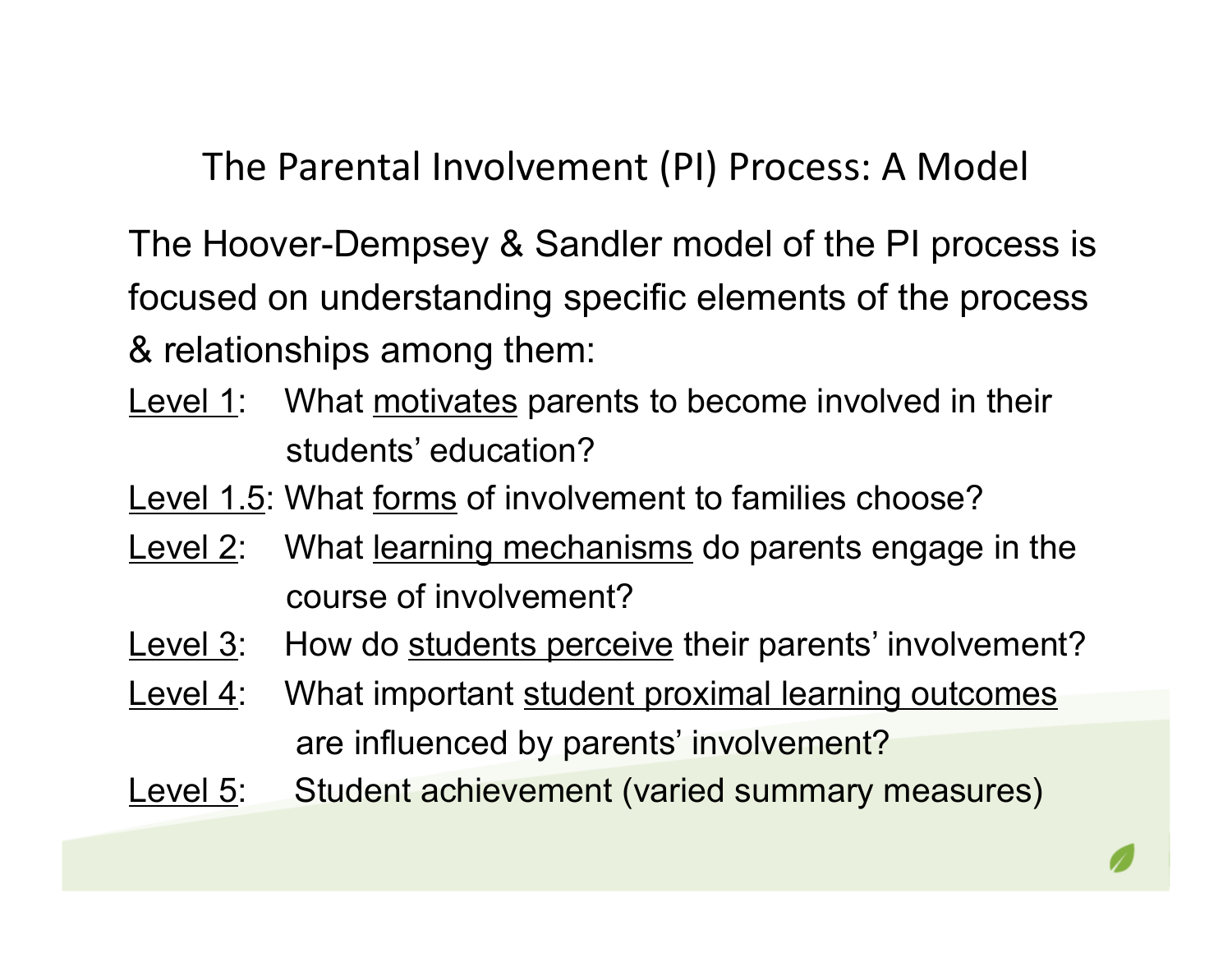# Assumptions About the Parental Involvement Process

- $\triangleright$  The term "parent/s" incorporates families, extended family & important family social network members;
- Parents' involvement roles & activities undergo *developmentally* grounded change across students' pre-K through secondary years;.
- $\triangleright$  Schools' abilities to support effective partnerships are grounded in school members' *understanding* of (a) the contexts & processes of involvement and (b) the contributions of well-supported parental involvement to student learning;
- $\triangleright$  The most effective parental involvement generally 'happens' in the context of effective family-school *relationships*, characterized by mutual respect, communication, and trust;
- We focus here somewhat more on the circumstances & needs of schools & communities at some risk of poor, ineffective, or no parental involvement *than* on the circumstances & needs of 'better off' or more affluent schools & communities.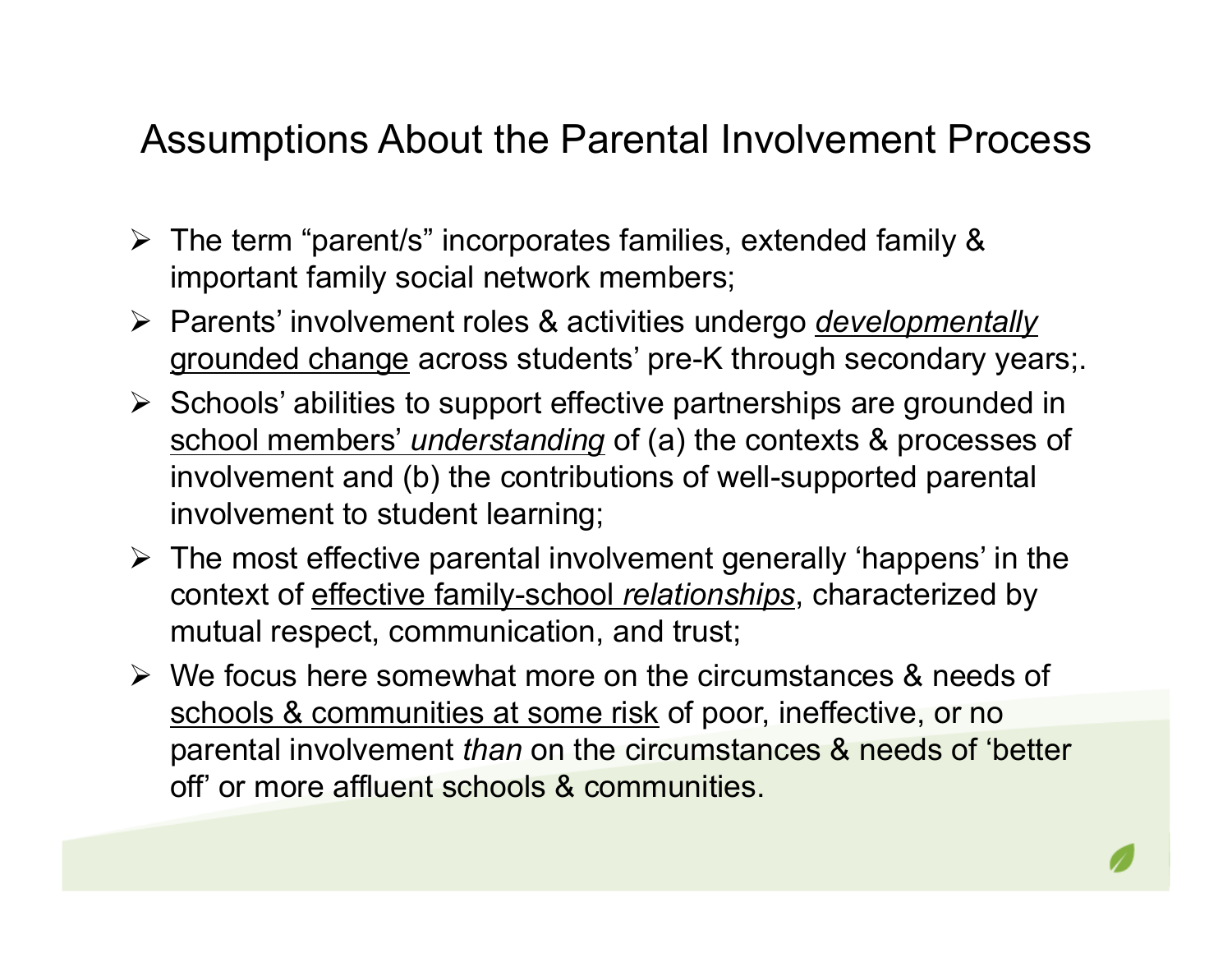The model suggests that parents become involved in supporting their students' school learning when:

- ▶ Specific personal beliefs (role construction; efficacy) support involvement;
- $\triangleright$  They receive invitations to involvement from the school, the student's teacher(s), and the student;
- Family life context variables (parent's skills & knowledge, time & energy, and family culture) are taken into account by school members.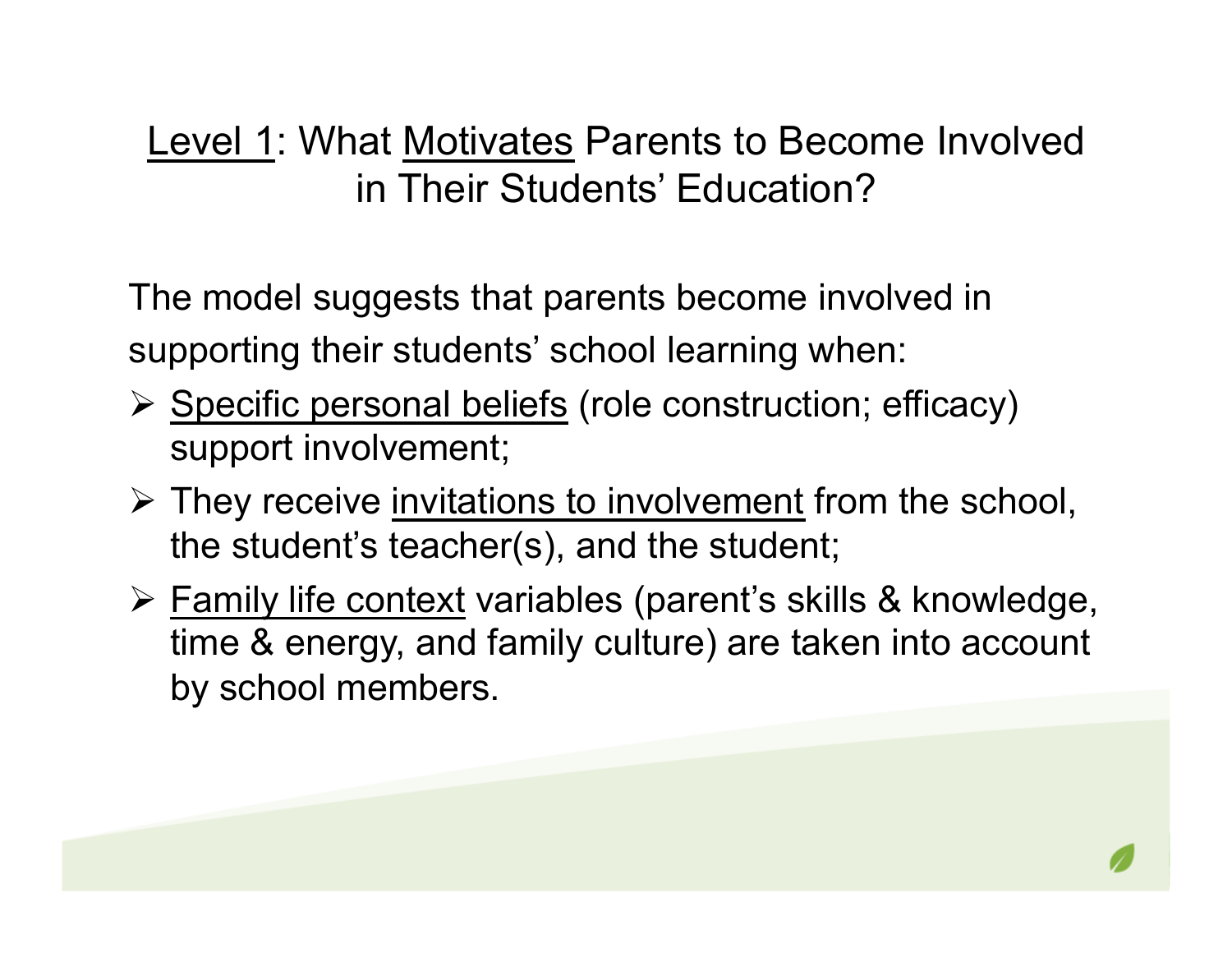*Personal beliefs\** include:

- $\triangleright$  Role construction for involvement: Does the parent believe s/he *should* be involved?
- $\triangleright$  Sense of personal efficacy for involvement: Does the parent believe that his/her involvement will "*make a difference*" for the student?
- Note that both variables are *socially constructed*. Although treated here as personal beliefs, these motivators are notably subject to influence and co-construction by important and trusted others, including members of parents' social networks and school members, e.g., teachers, staff, principals (e.g., Bandura, 1989, 1997; Biddle, 1979, 1986)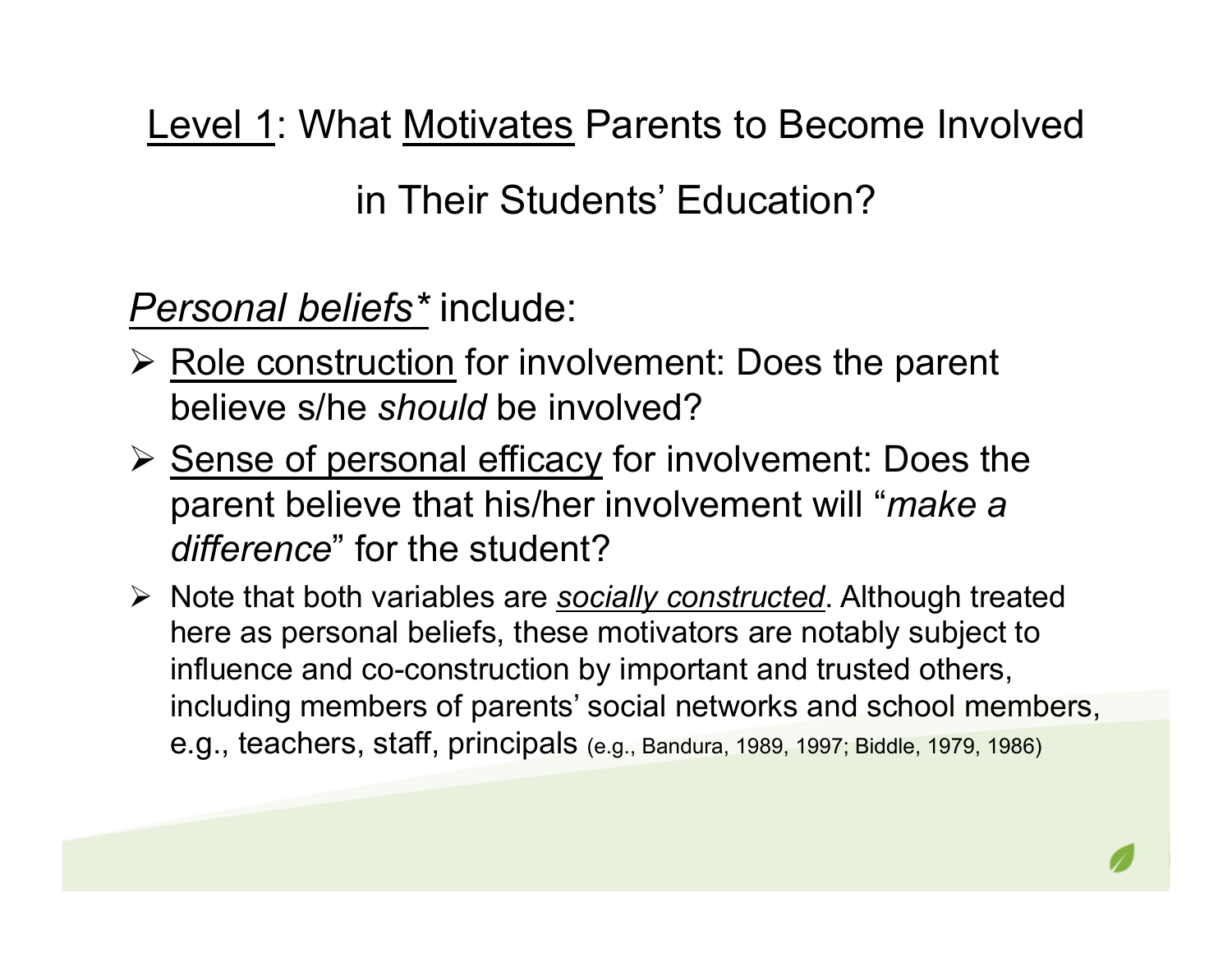#### *Contextual motivators* of involvement include:

- Seneral school invitations/school climate: Do parents perceive the school as welcoming, school personnel as respectful & interested, school practices as consistently informative and responsive to parental questions & suggestions?
- *Specific* invitations from teacher(s): Do(es) the student's teacher(s) regularly offer specific, manageable, and reasonable suggestions for parents in helping the student study, learn, and succeed in school?
- *Specific* invitations from the student: Does the student--on his/her own, or in the context of family-interactive assignments--ask the parent (verbally or behaviorally) for help with school-related work?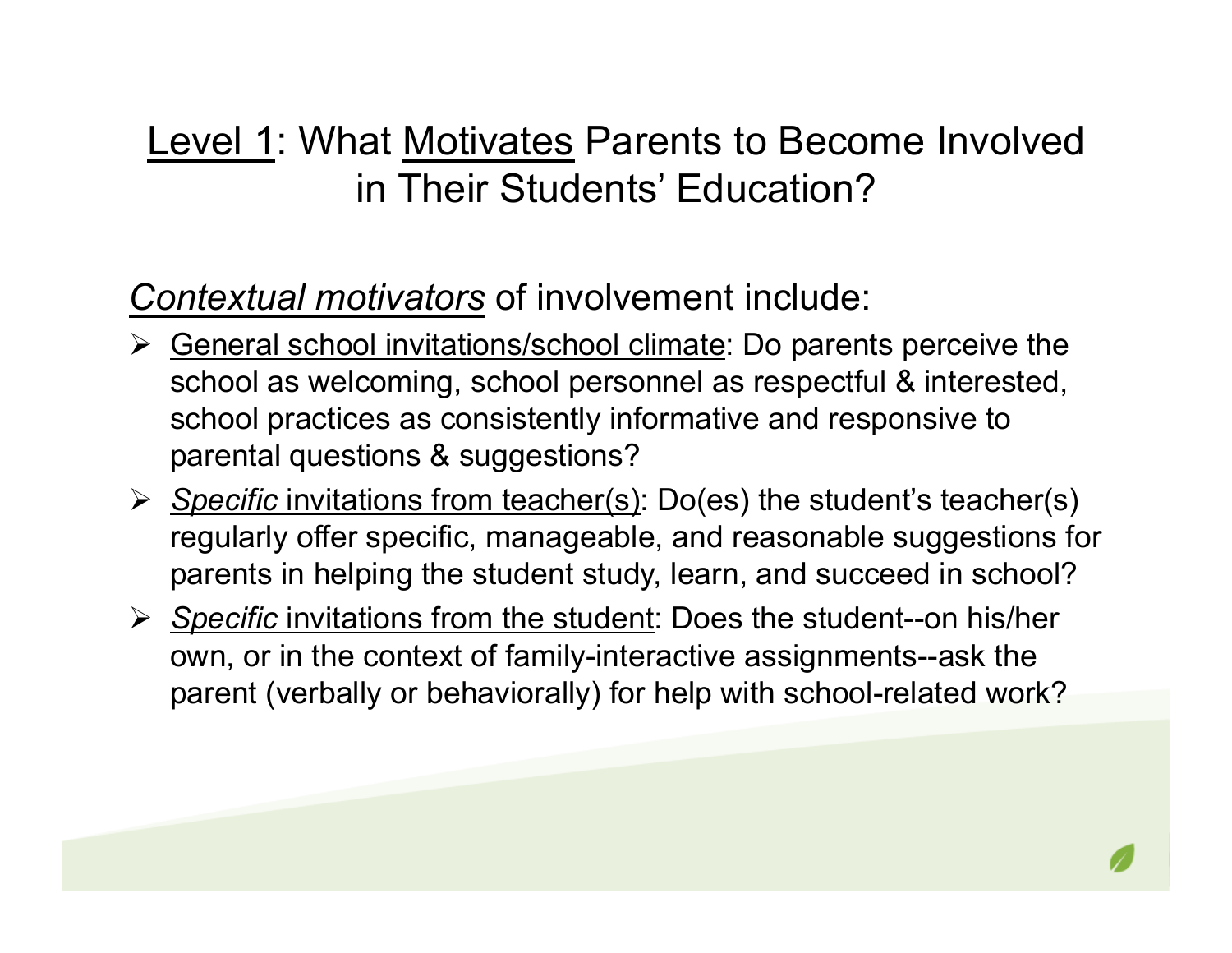*Parents' life context variables* influence parents' ideas about whether they should become involved and, if so, what kinds of involvement they might, should, and can undertake.

Before considering the life context variables (noted on the next slide), a note about family SES: With others (e.g., Desimone, 1999; Horvat et al., 2003; Lareau, 1989), we have suggested that differences in involvement patterns often linked to SES are more productively examined in relation to the variation in family resources and access thereto that often characterize different socioeconomic statuses. Some of the most important resources for parental involvement are included in this category of life context variables . . .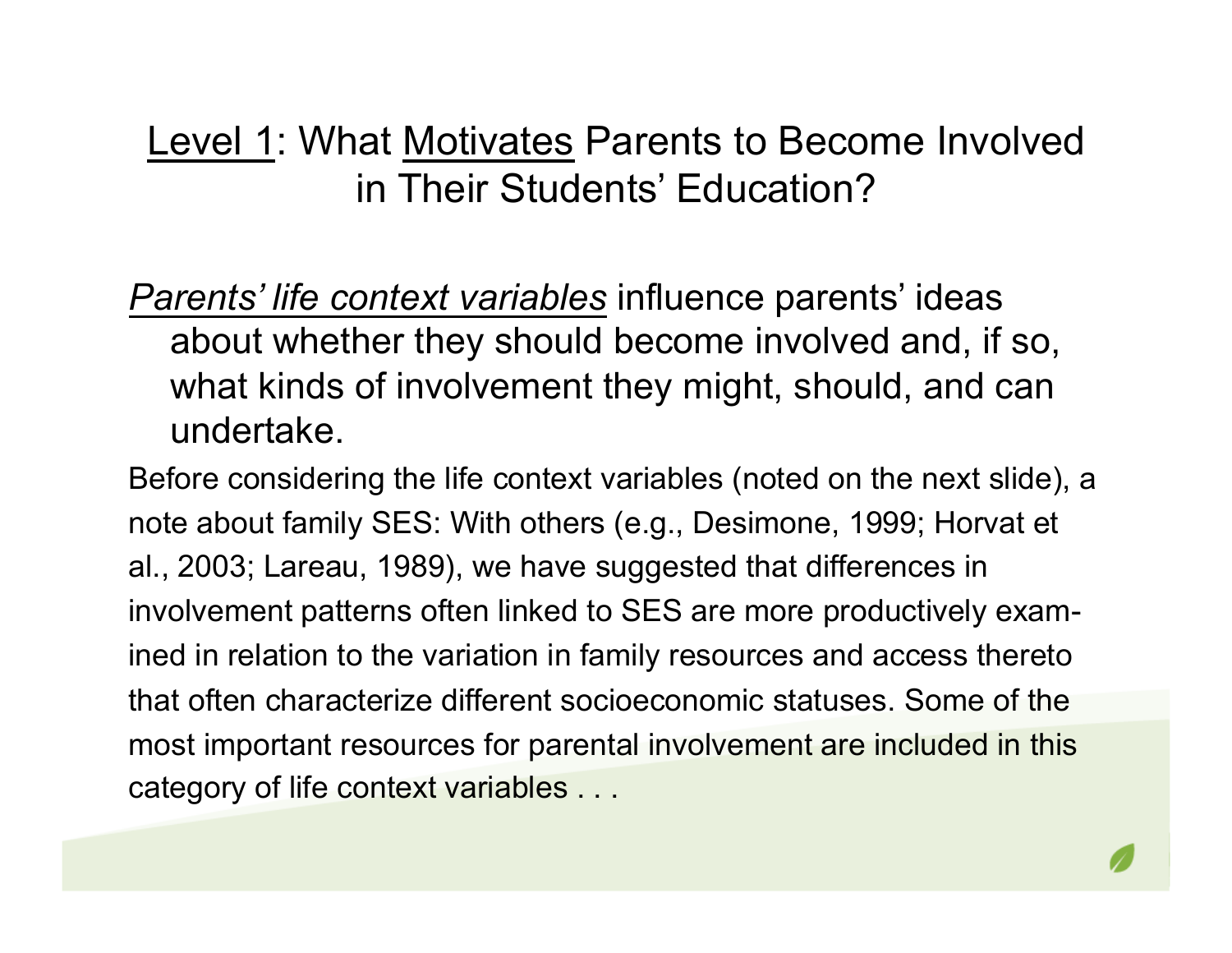*Parents' life context variables:*

- **► Parental perceptions of personal knowledge & skills for** involvement: these appear to influence parents' ideas about what activities they might undertake with reasonable chances of success;
- $\triangleright$  Parental perceptions of time & energy for involvement: these ideas and realities often shape parental availability for varied kinds of involvement, as well as the feasibility of varied locations and times of planned involvement activities;
- $\triangleright$  Family culture ...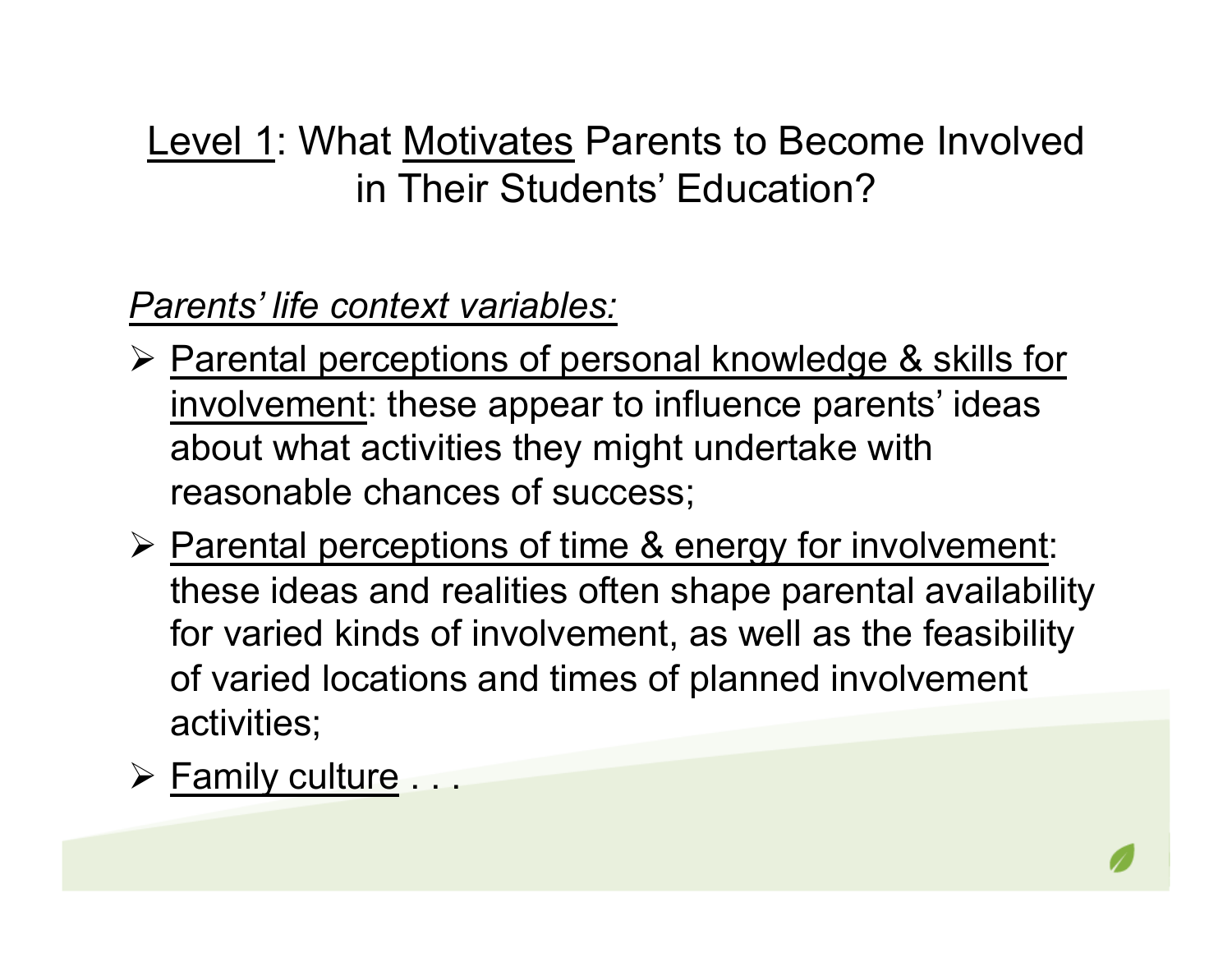## *Parents' life context variables:*

 Family culture: Increasing attention has focused in recent years on the role of family culture in shaping parents' ideas about their involvement in their students' learning. Several very thoughtful research reports have suggested that effective family involvement--particularly in schools serving historically disenfranchised communities and immigrant and refugee families--may be notably dependent on school efforts to attend and respond sensitively and well to elements of family culture and belief (e.g., Collingnon et al., 2001; Comer, 1985; Delgado-Gaitan, 2004; Epstein & Van Voorhis, 2001; Garcia Coll et al., 2002; Hill & Craft, 2003; Moll et al., 1992; Rodriguez, 2009; Ryan et al., 2010).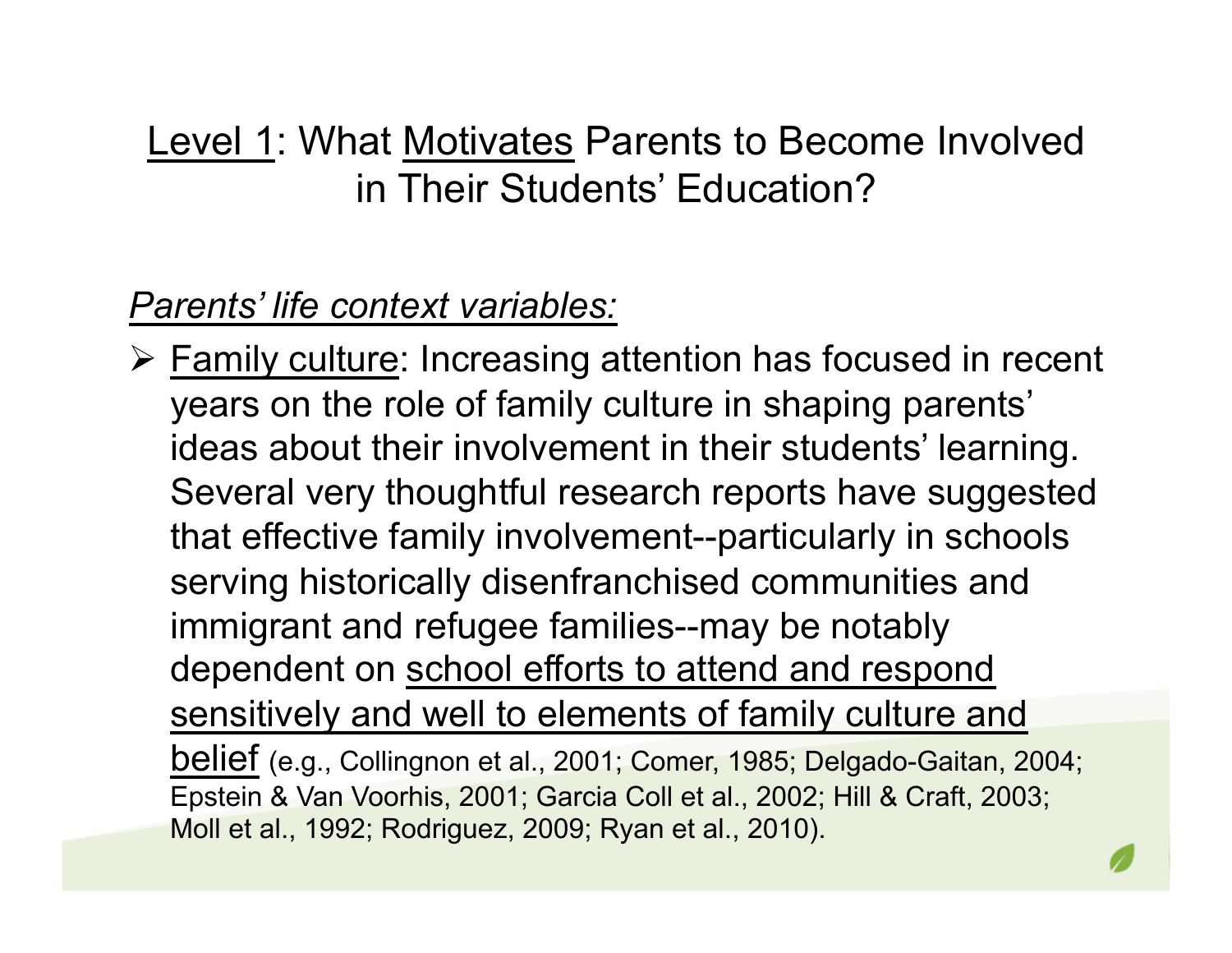# Level 1.5: Forms of Involvement

- $\triangleright$  Level 1.5 suggests that when parents become motivated to become active in their children's education, they select from among many forms, consistent with (a) family and student needs & interests and (b) student- school-, or communitygenerated invitations and opportunities. Forms included in the model are:
	- Expressions of family values, goals, aspirations and expectations for students' learning and education;
	- $\triangleright$  Involvement in learning activities at home;
	- Parent-teacher-school interactions and communications;
	- $\triangleright$  Involvement in activities at school
- $\triangleright$  (Other well-used typologies in the literature are also very helpful in thinking about the variety of ways in which parents may become actively involved, notably Epstein's [1992; & colleagues, 2001, 2004] six types of involvement and Grolnick's [& colleagues, 1994, 1997] identification of parental resources [behavioral, cognitiveintellectual, personal] used in involvement.)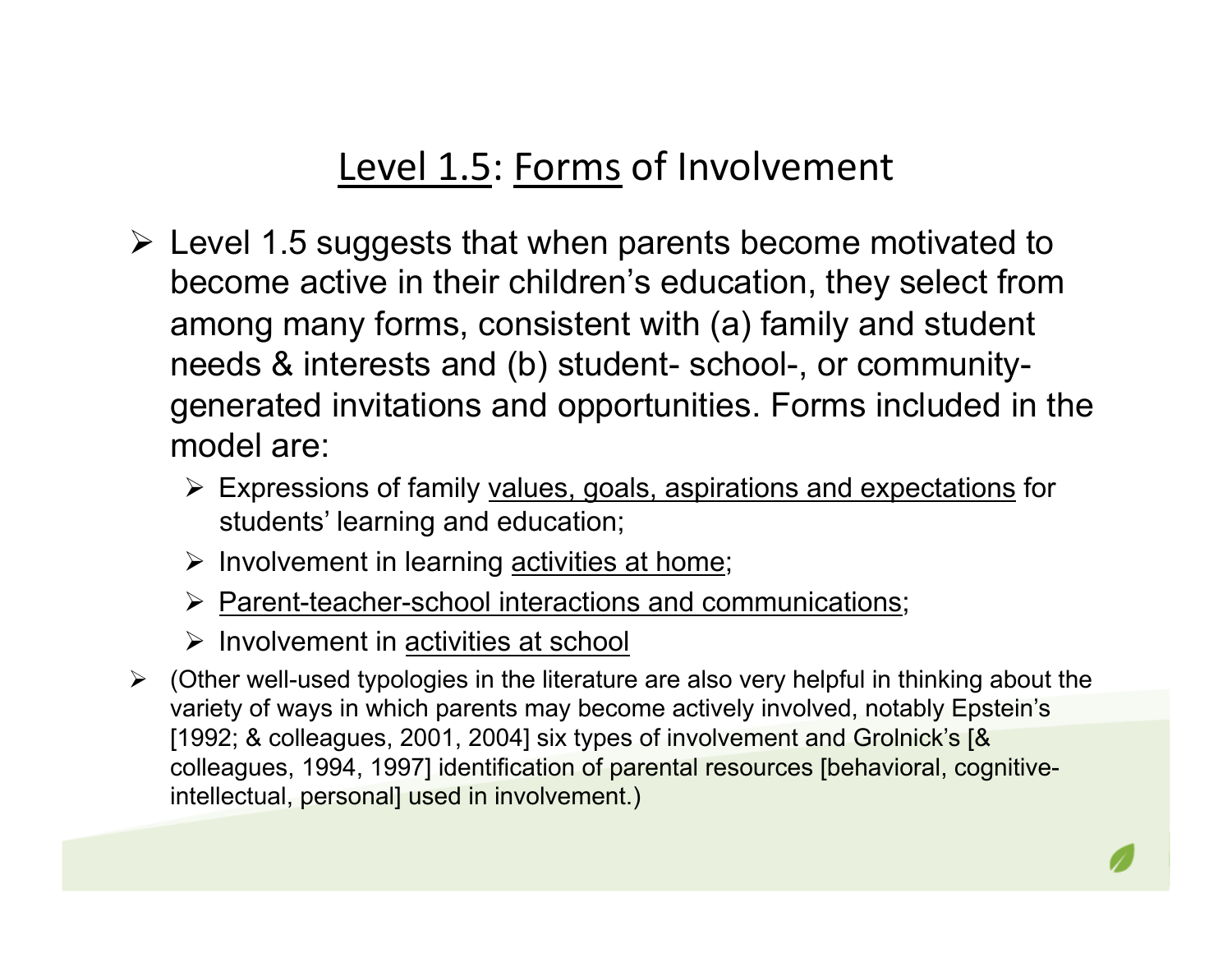# Level 2: What Learning Mechanisms\* Do Parents Engage in the Course of Involvement?

- $\triangleright$  Encouragement: parents' explicit, often affectively charged, support for students' active engagement in activities related to school tasks and learning;
- $\triangleright$  Modeling: parents serving as a model of interests, attitudes and behaviors linked to successful learning (e.g., motivation to learn, use of goal-setting, strategy adjustment) & explicit modeling in the course of instruction;
- $\triangleright$  Reinforcement: parents' application of positive, individually and developmentally appropriate consequences for learning behaviors and efforts;
- **E** Instruction: parents' engagement with student in indirect (e.g., showing interest, scaffolding) and direct (e.g., tutoring, practicing, teaching, correcting) forms of instruction.

\*These represent *some* of the mechanisms that might be engaged.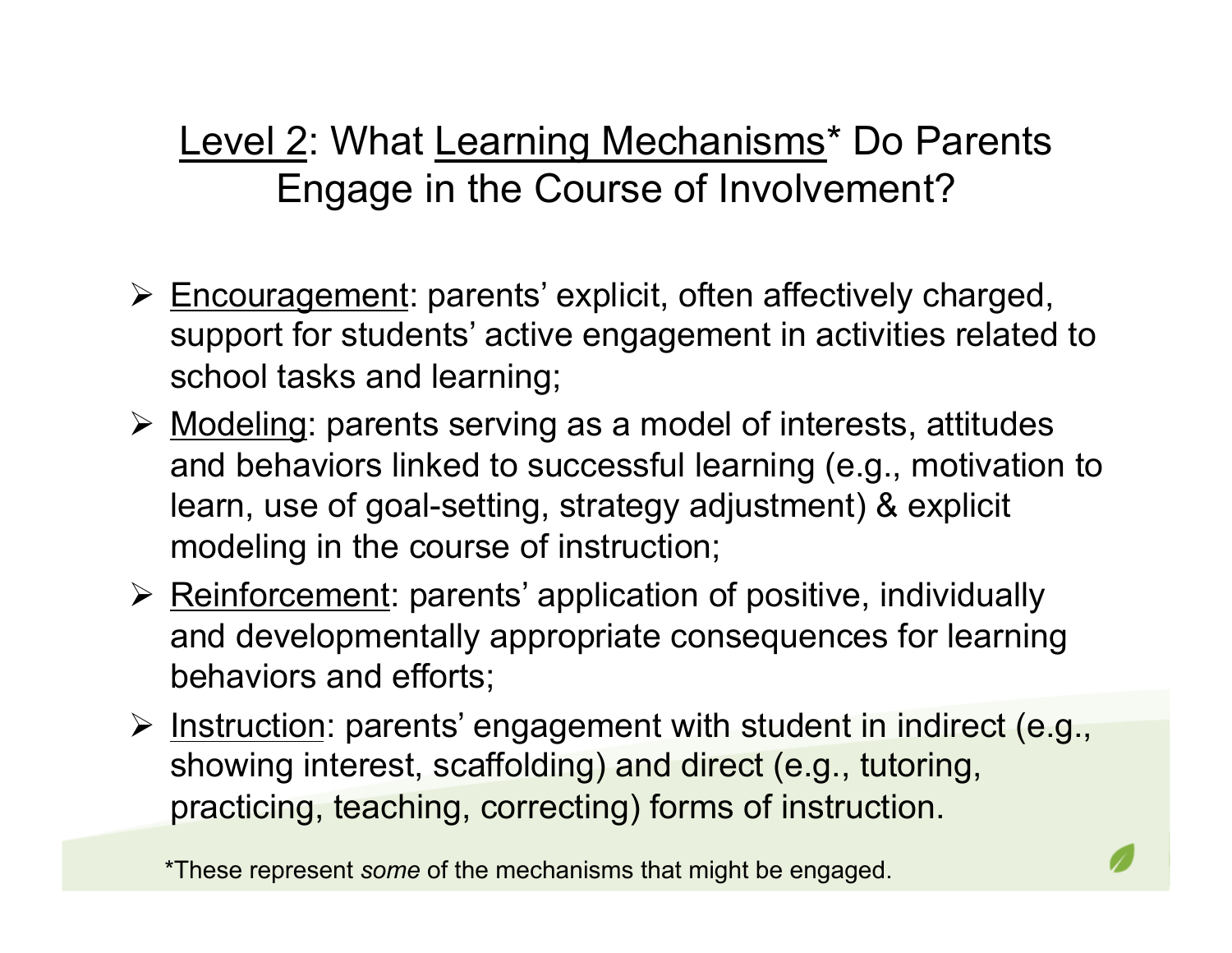# Level 3: Student Perceptions of Parental Involvement

Students' perceptions of their parents' involvement are important because:

- $\triangleright$  Students' perceptions of events mediate the influence of those events on their learning (e.g., Dornbusch et al.,1989; Grolnick et al., 1991)
- $\triangleright$  Parents' involvement attitudes, values, & behaviors must be perceived and experienced by students if they are to influence student learning (e.g., Bandura, 1997; Grolnick & Slowiaczek, 1994);
- $\triangleright$  The meaning of parents' involvement behaviors is subject to varied understandings, e.g., parent understanding, student understanding (e.g., Bandura, 1997; Xu & Corno, 1998)
- $\triangleright$  Student perceptions & reports of parental behavior are often better predictors of student outcomes than are parent reports of behavior (e.g. Ibanez et al., 2004; Reynolds et al., 1996; Steinberg et al., 1992)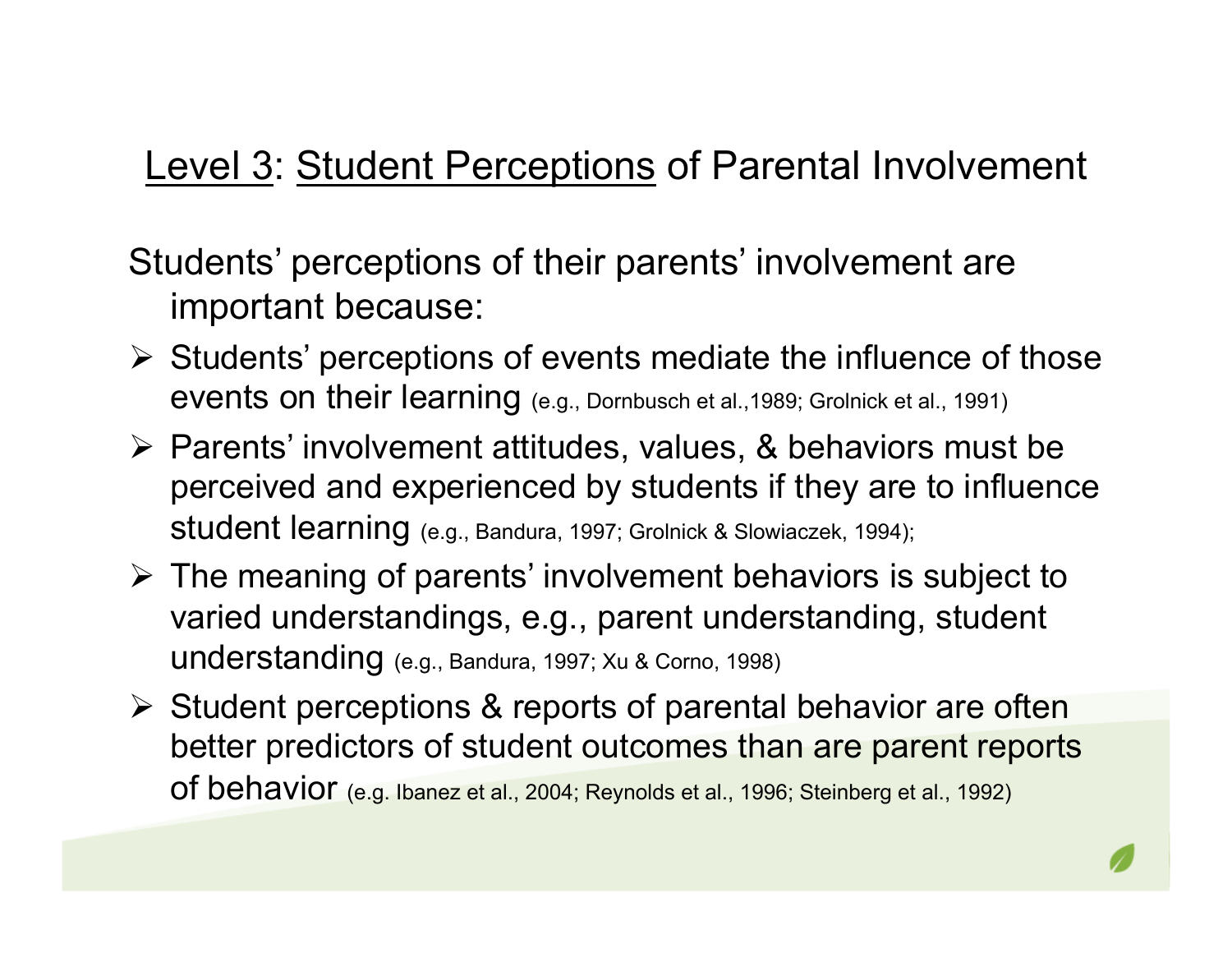Level 4: What are the *Proximal Outcomes* (Student Learning Attributes) of Parents' Involvement?

- The model includes a selection of student learning attributes that:
- Are subject to parental influence through parental involvement *and*
- When engaged by the student, are quite likely to contribute positively to student learning and school performance.
- $\triangleright$  They include . . .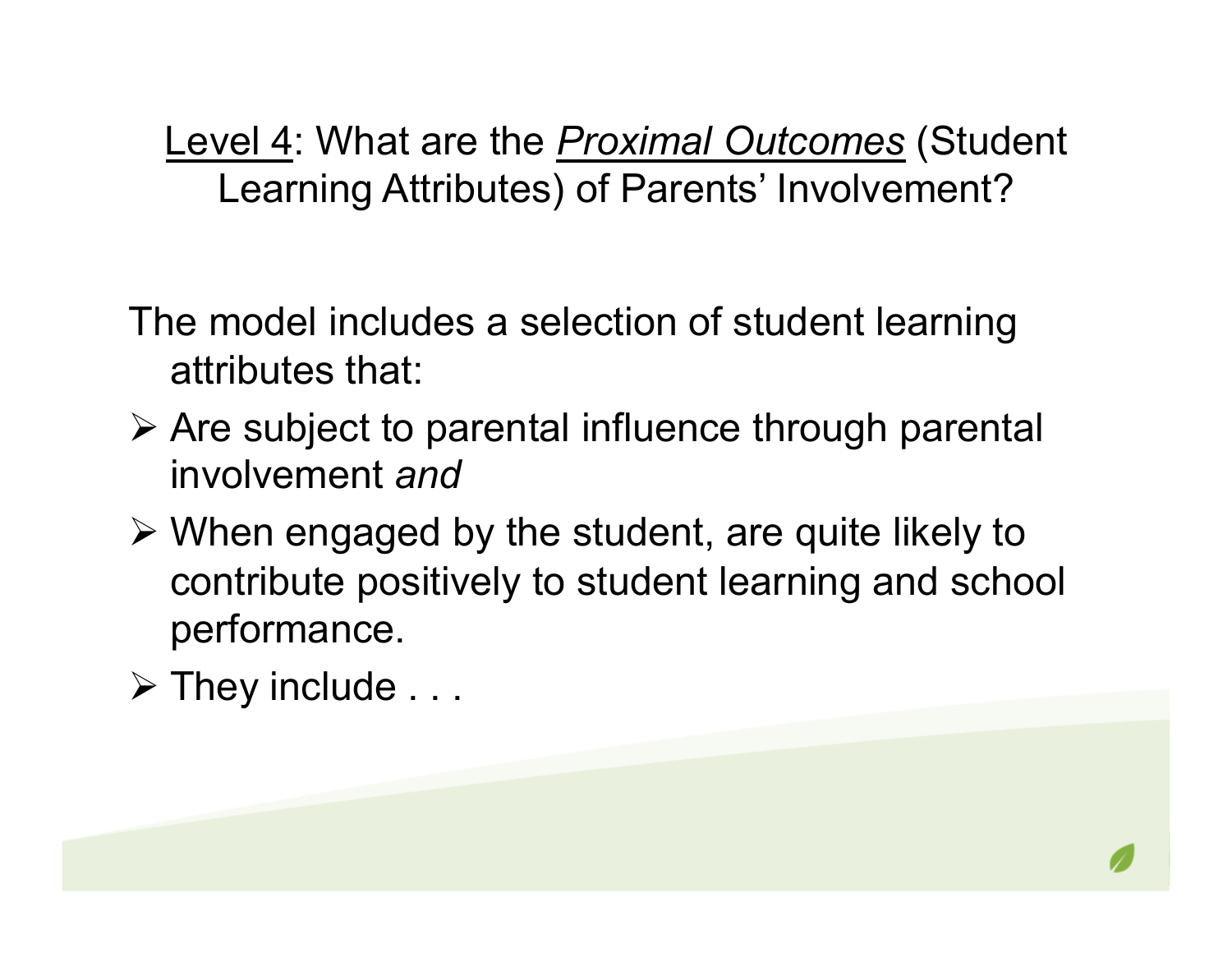Level 4: What are the *Proximal Outcomes* (Student Learning Attributes) of Parents' Involvement?

- $\triangleright$  Academic self-efficacy: beliefs about one's ability to complete school work successfully;
- **≻** (Intrinsic) motivation: interest in learning for it's own sake, in addition to\* or rather than for external rewards (\*School learning generally requires a mix of extrinsic and intrinsic motivation; at least some intrinsic motivation is essential for successful school learning across time [e.g., Baumrind, 1989; Hokoda & Fincham, 1995; Roeser et al., 2000]);
- $\triangleright$  Self-regulation: understanding and using a set of cognitions, metacogitions and behaviors to support successful learning (e.g., goal-setting, self-monitoring, strategy evaluation and adjustment);
- ▶ Self-efficacy for help-seeking: believing that help-seeking and engagement with teachers & knowledgeable others will yield positive learning outcomes.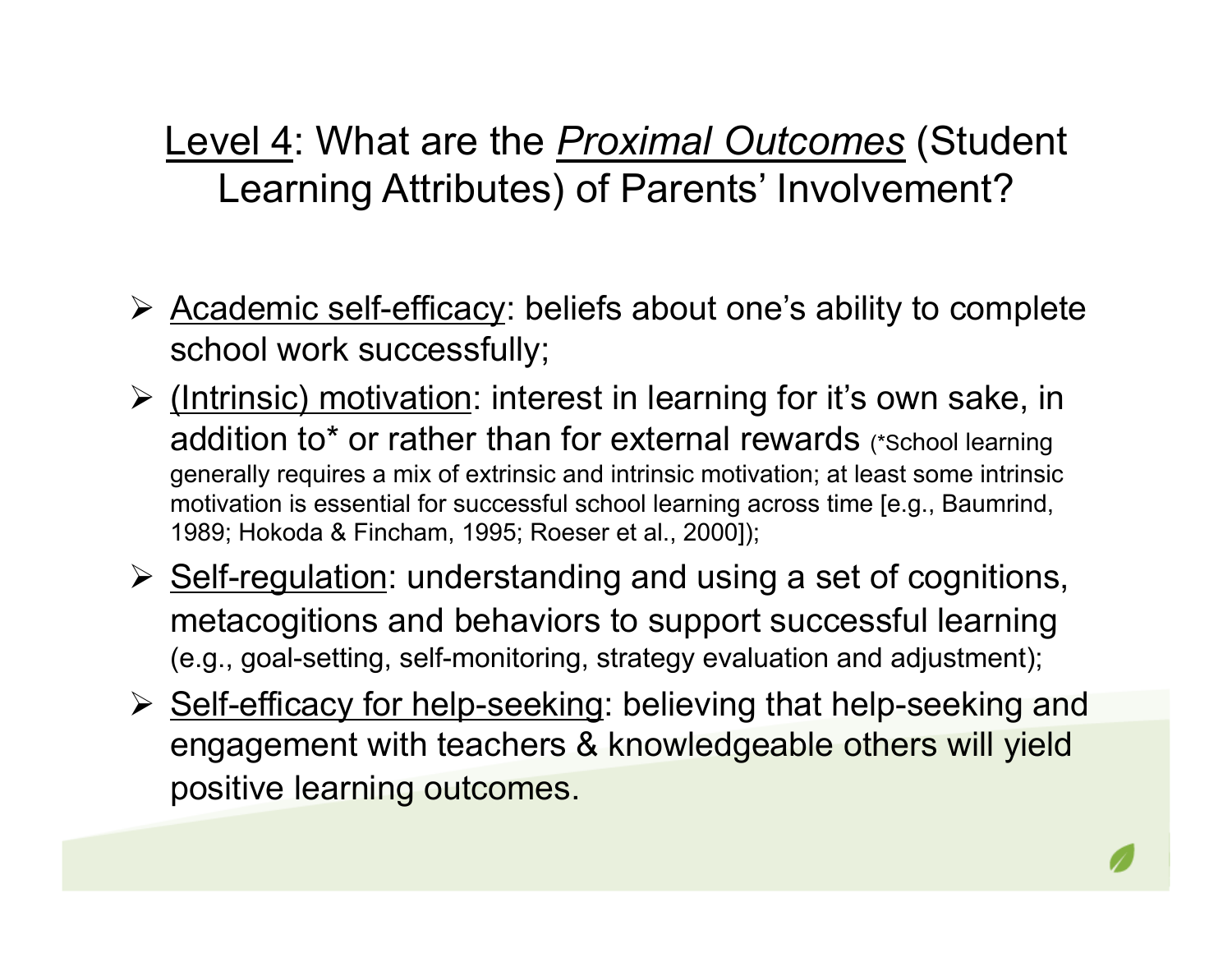Level 4: What are the *Proximal Outcomes* (Student Learning Attributes) of Parents' Involvement?

- Other proximal outcomes often noted in the literature are also important and would also benefit from continued examination as relatively direct outcomes of parents' engagement of learning mechanisms in the course of involvement; for example:
- $\triangleright$  Student attitudes about school & education (e.g., orientation to school, engagement: Catsambis, 2001; Hill et al., 2004; Shomow & Miller, 2001)
- $\triangleright$  Student school and study behaviors (e.g., time & effort on homework, attentiveness in class, enrollment in higher level courses: Balli et al., 1998; Barber & Olsen, 2004; Ginsberg & Bronstein, 1993; Hill et al., 2004)
- $\triangleright$  Other student attributes associated with school success (e.g., work orientation, control understanding: Gronick et al., 2000; Steinberg et al., 1989)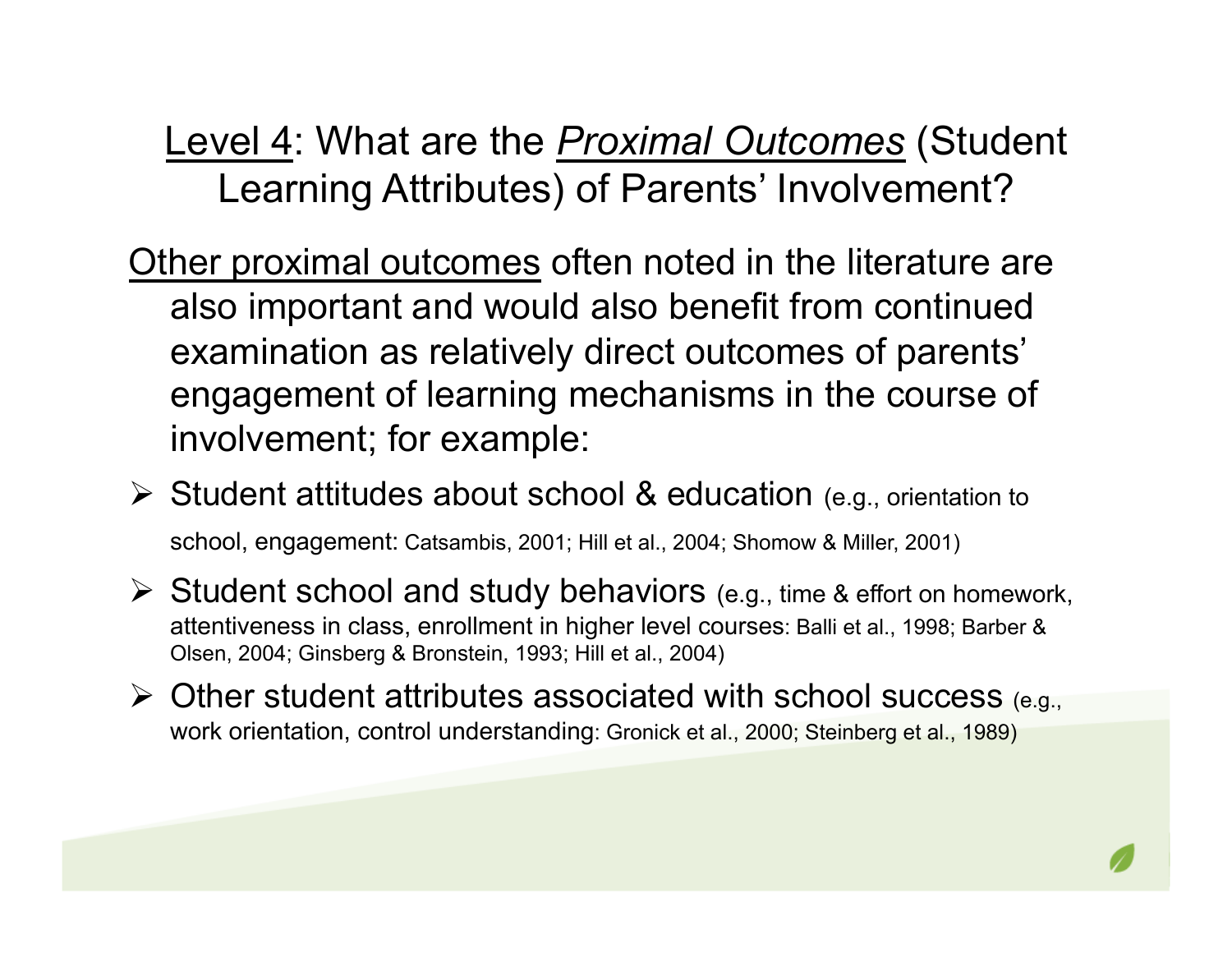#### Parents' motivations for involvement

- Personal psychological beliefs: Role construction and sense of efficacy contribute to parents' decisions about becoming involved (e.g., Anderson & Minke, 2007; Bandura et al., 1996; Deslandes Bertrand, 2005; Drummond & Stipek, 2004; Green et al., 2007; Grolnick et al., 1997; Sheldon, 2002; Shumow & Lomax, 2002 Walker et al., in press).
- **≻ Contextual invitations to involvement: Specific teacher** invitations and specific invitations from the student have emerged as the strongest predictors of parents' involvement to date.\* School climate is also important\*\*, but may lose some power in studies where specific invitations (from student & teacher) are included in the variables assessed. (\*e.g., Green et al., 2007; Kohl et al., 2002; Patrikakou & Weissberg, 2000; Shumow; 1998); (\*\*e.g., Christenson, 2004; Comer & Haynes, 1991; Griffith, 1998; Lopez et al., 2000; Simon, 2004).
- Life context variables . . .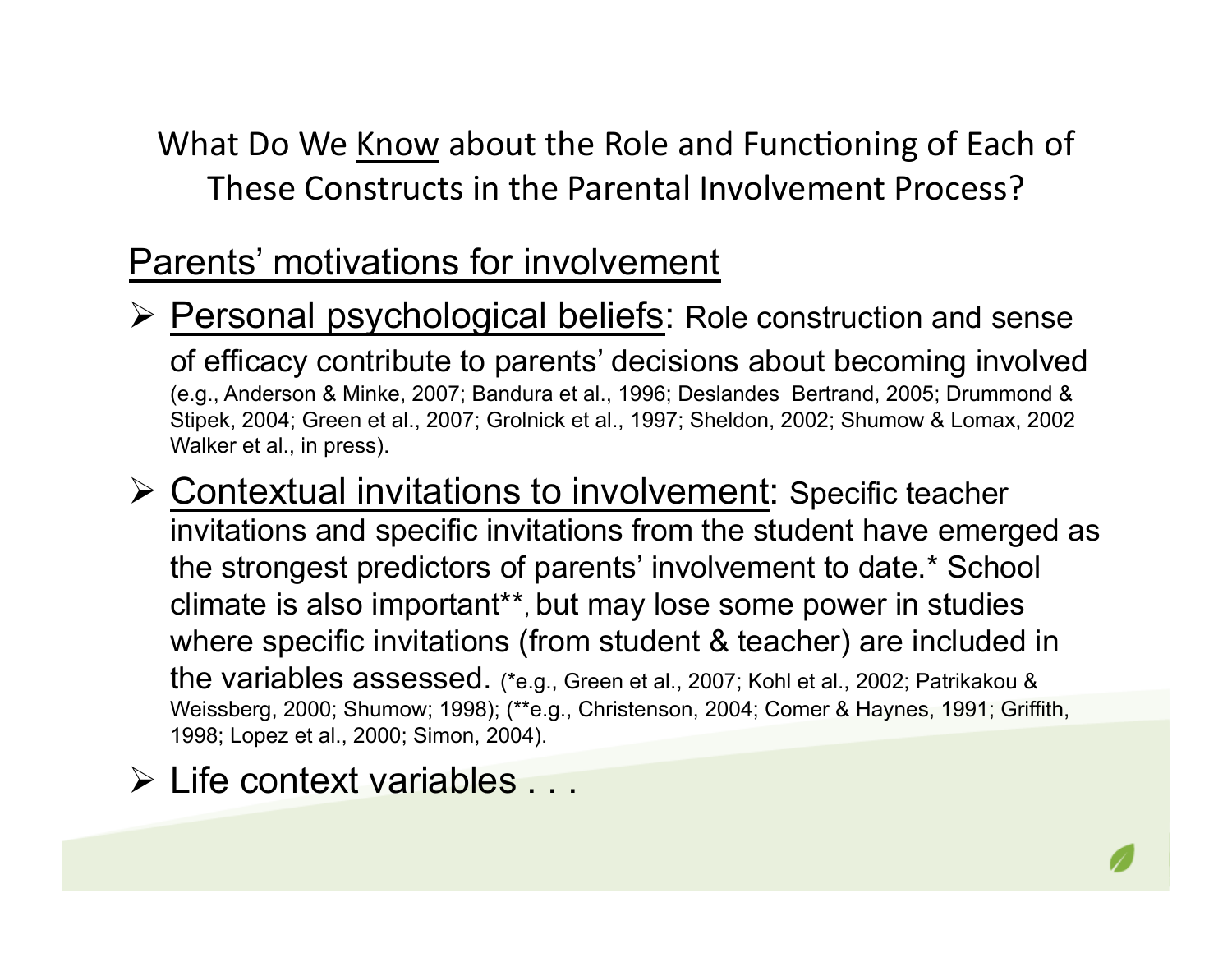## Parents' motivations for involvement

# $\triangleright$  Life context variables

- $\triangleright$  Knowledge & skills: parents are generally likely to avoid activities where they believe their knowledge & skills are insufficient, and choose those that fit their perceptions of personal knowledge & skills (e.g., Garcia Coll et al., 2002; Grolnick et al., 2000; Hoover-Dempsey et al., 1995)
- $\triangleright$  Time & energy: parents are likely to choose those activities that fit within their personal family & work responsibilities & routines (e.g., Clark, 1983; Garcia Coll et al., 2002; Gutman & McLoyd, 2000; Weiss et al., 2003)
- $\triangleright$  Family culture: parents are likely to choose and engage in activities that are consistent with their family values, beliefs, goals (and language) (e.g., Chrispeels & Rivero, 2001; Collingnon et al., 2001; Lopez et al., 200l; Ryan et al., 2010; Trevino, 2004)

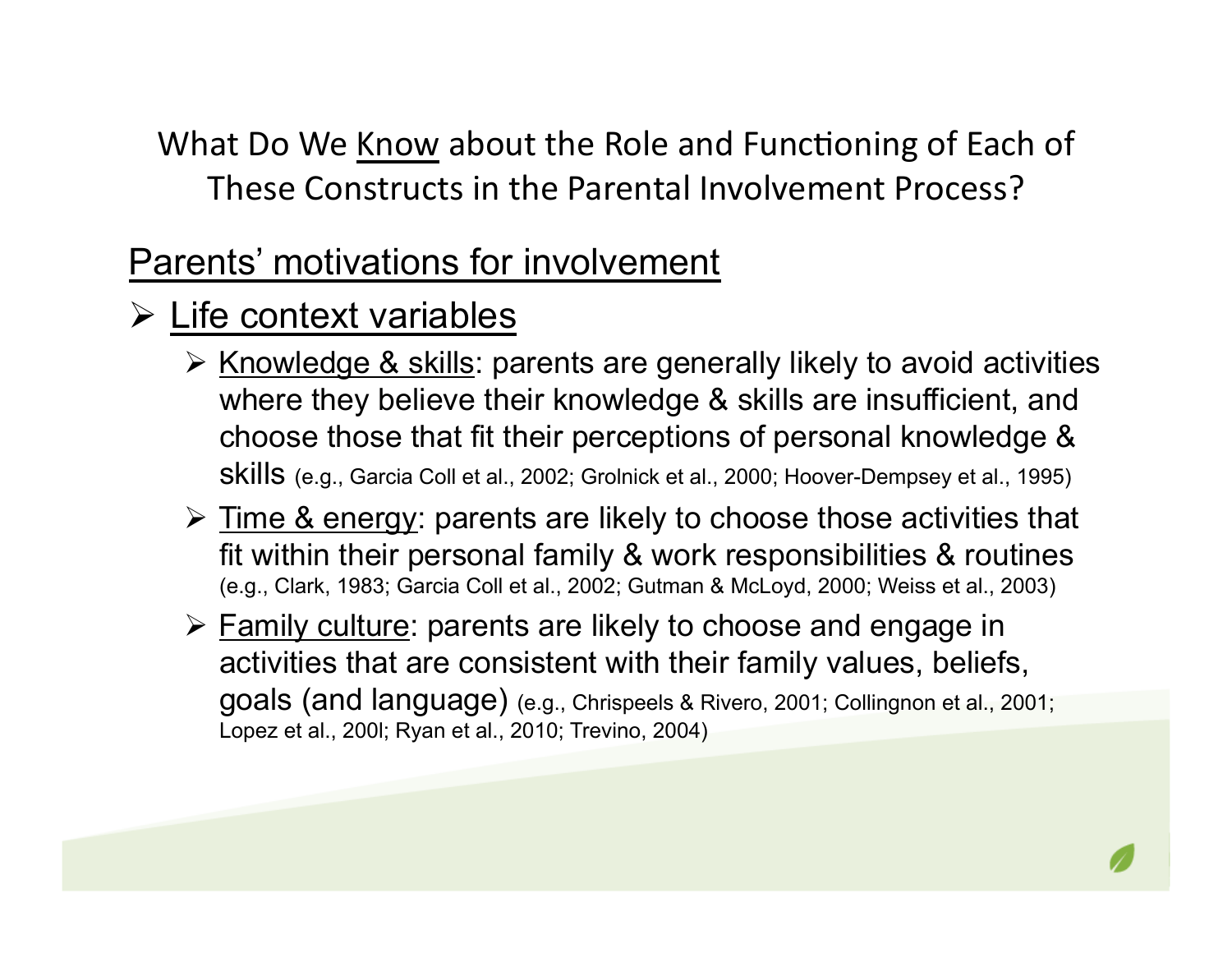#### Parents' use of learning mechanisms

- Encouragement: positively linked to students' learning success, school engagement, successful transition to middle school (e.g., Catsambis, 2001; Clingenpeel & Pianta, 2007; Grolnick et al., 2001; Martinez-Pons, 1994; Pomerantz et al., 2005)
- $\triangleright$  Modeling: positively linked to academic orientation, self-regulation, improved achievement<br>(e.g., Bandura, 1997; Clark, 1983; Crosnoe, 2001; Dearing et al., 2006; Xu, 2004)

- $\triangleright$  Reinforcement: positively linked to development of more complex learning, successful performance of school tasks, achievement (e.g., Bandura, 1997; Deslandes & Cloutier, 2002; Ginsberg & Bronstein, 1993; Sanders, 1998)
- $\triangleright$  Instruction: in direct and indirect forms, positively linked to successful learning task performance, achievement (e.g., Goncu & Rogoff, 1998; Okagaki & Frensch, 1998; Senechal & LeFevre, 2002; Shumow,

1998; Sigel, 1990);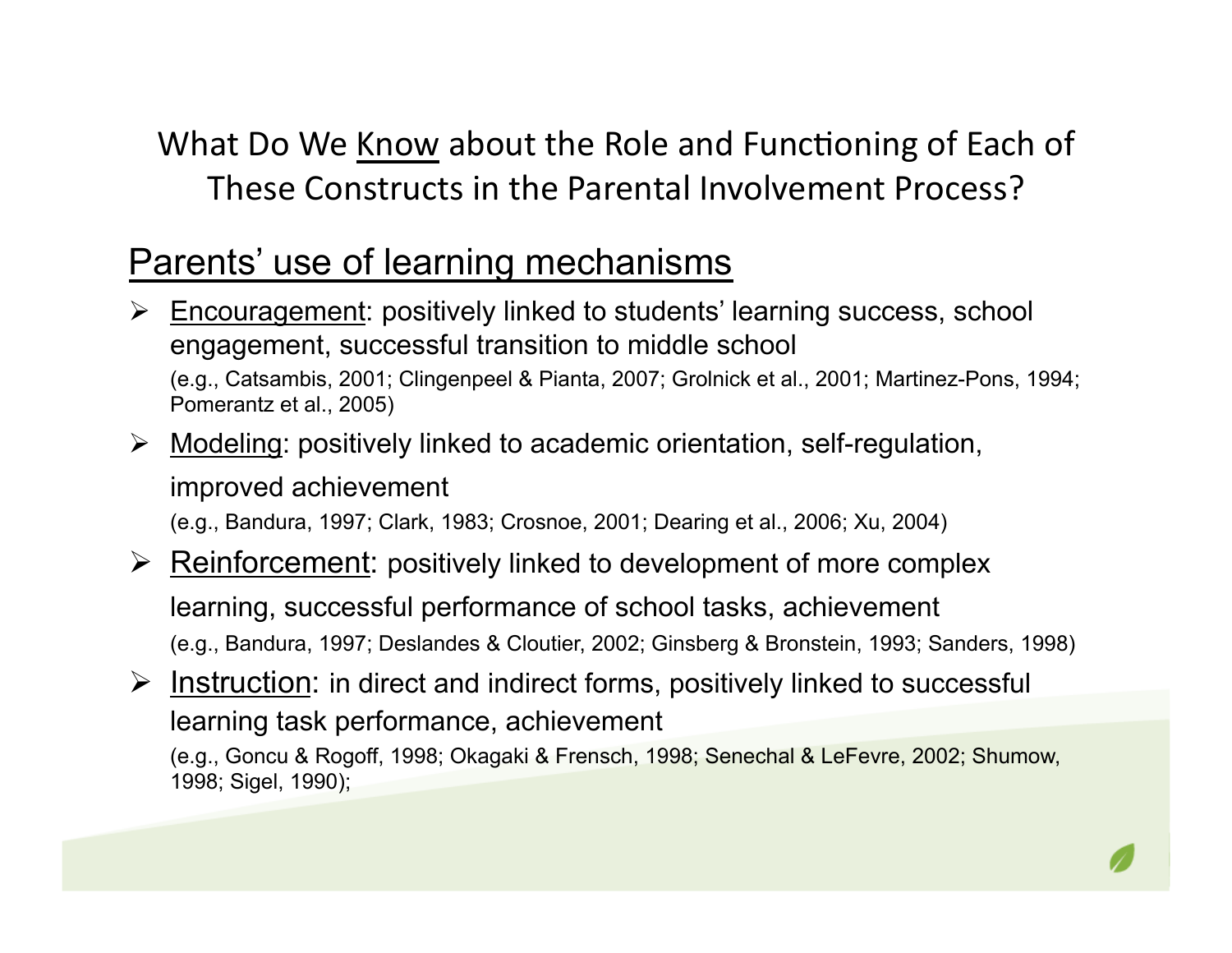## Proximal learning attributes

- $\triangleright$  Academic self-efficacy: supported by parental involvement & linked to improved school performance as well as other learning attributes supported by involvement, e.g., mastery goal orientation, academic aspirations (e.g., Bandura et al., 1996; Fan & Williams, 2010; Gonzalez et al. 2002; Grolnick et al., 2000)
- $\triangleright$  (Intrinsic) motivation: supported by parental involvement & linked to more positive patterns of achievement

(e.g., Bronstein et al., 2005; Deckner et al., 2006; Fan & Williams, 2010; Steinberg et al., 1992)

- $\triangleright$  Self-regulatory knowledge & skills: supported by parental involvement and linked to improved school performance (e.g., Brody et al., 1999; Grolnick et al., 2000; Hill et al., 2004; Xu & Corno, 2004)
- $\triangleright$  Social self-efficacy for help-seeking: theoretically and empirically grounded suggestions of links to school performance (e.g., Partick, Hicks, & Ryan 1997)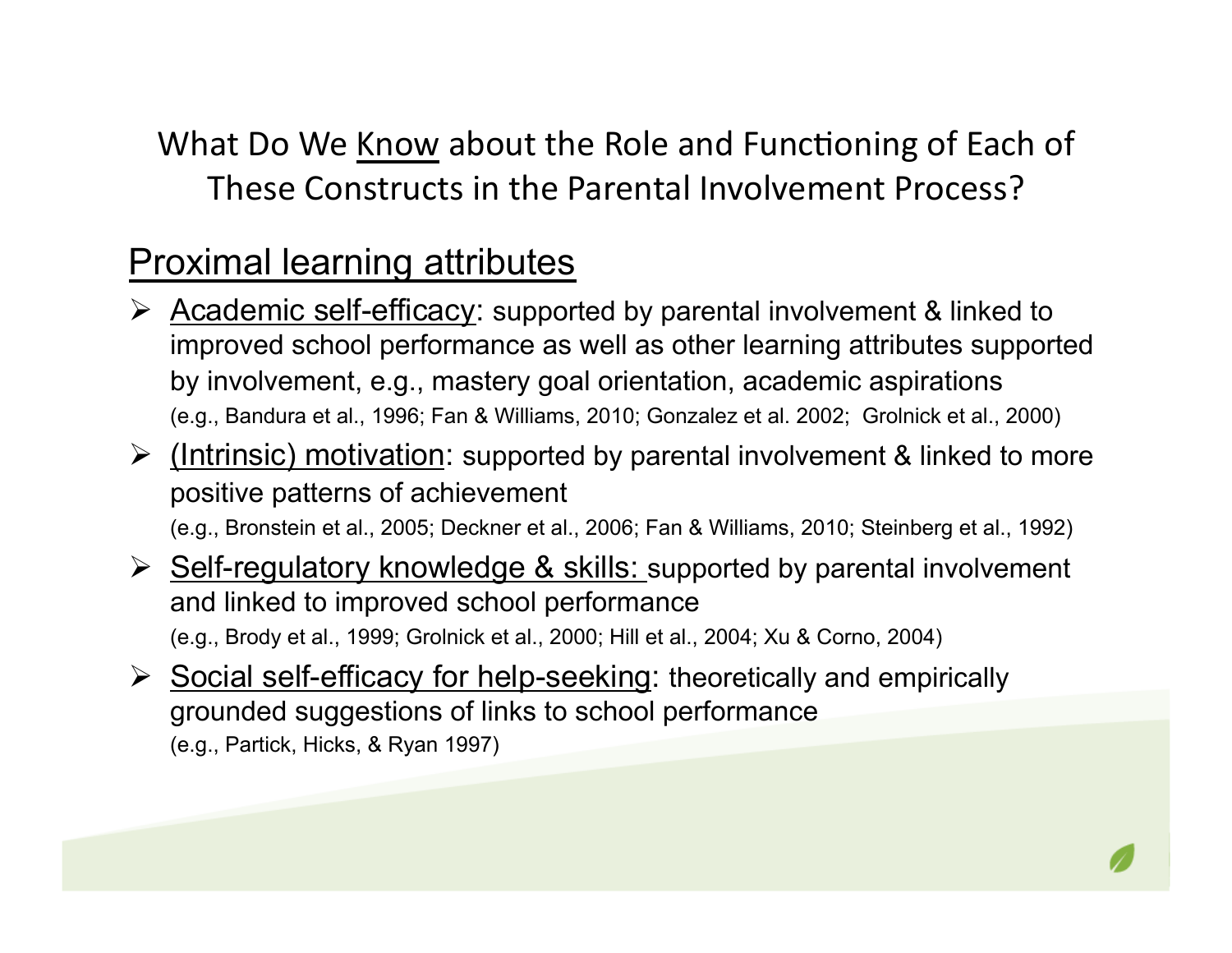- $\triangleright$  Before beginning this section, I want to say that I believe strong and effective parental involvement is most often *enabled* in the context of strong and effective familyschool partnerships.
- $\triangleright$  To the extent that the two ideas may entail (even somewhat) different processes, I'd suggest that each process (purposes, contexts, participants, functions and goals) be examined with an eye toward understanding more fully how each functions best, how each complements the other, and what each--individually or collectively--contributes to students' school success.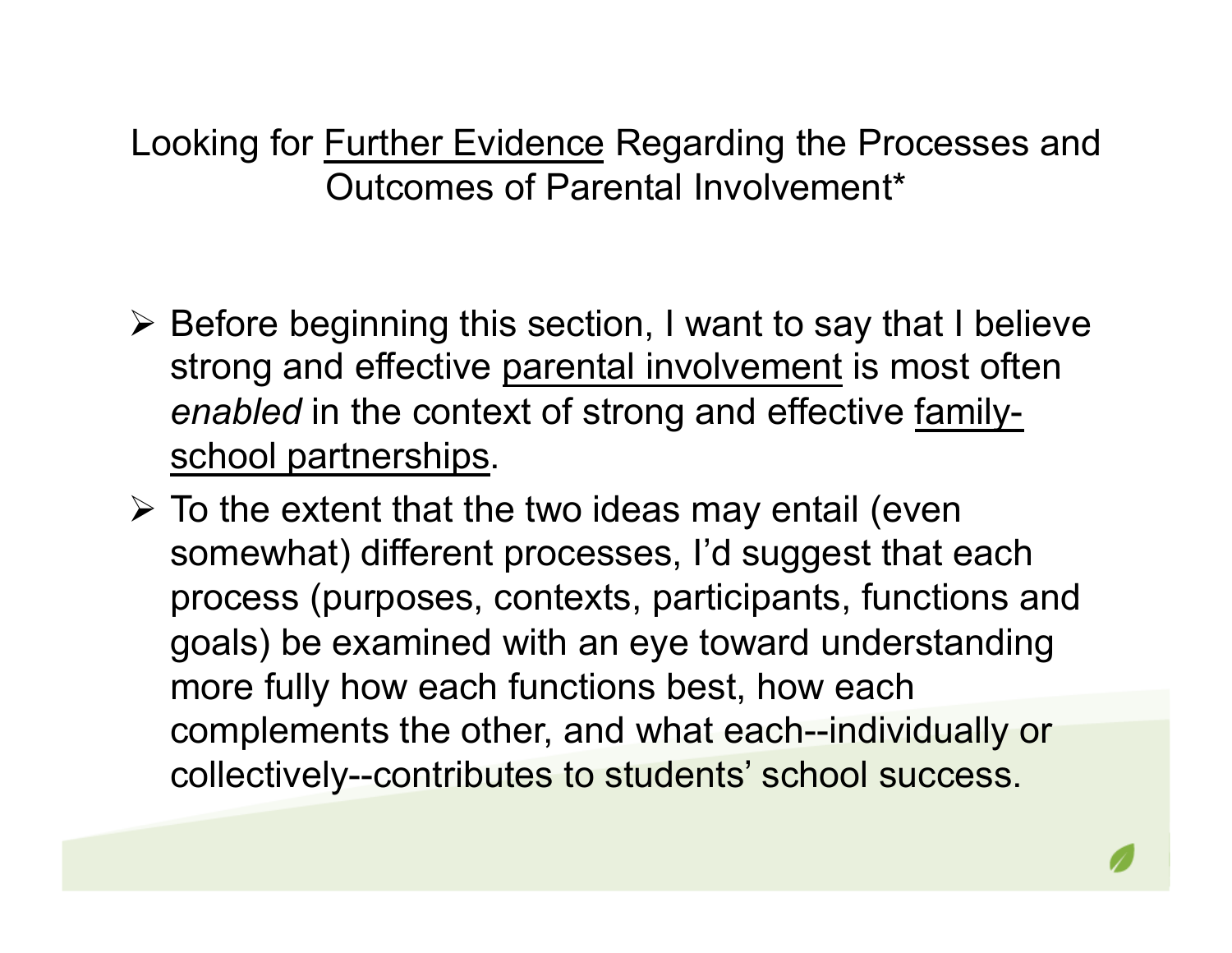- Systematic, theoretically grounded investigation focused on *how* each element of the parental involvement (PI) process<sup>\*</sup> functions to support student learning (\* the PI process as described in this *and* other models);
- $\triangleright$  Systematic, theory-driven investigation of schools' involvement processes; for example,
	- $\triangleright$  What motivates teachers, principals, school districts to become effectively engaged in supporting and benefiting from PI? How do school members' role construction and sense of efficacy for involvement contribute to PI? What district supports may be essential for development of schools' motivation for PI?
	- What "contextual invitations" do school members receive for developing effective PI? (e.g., Is the district actively supportive? Is the principal knowledgeable about PI and her/his leadership in this area)?
	- What knowledge & skills, time & energy, and knowledge of culture(s) do school members need to engage in active and effective support of PI?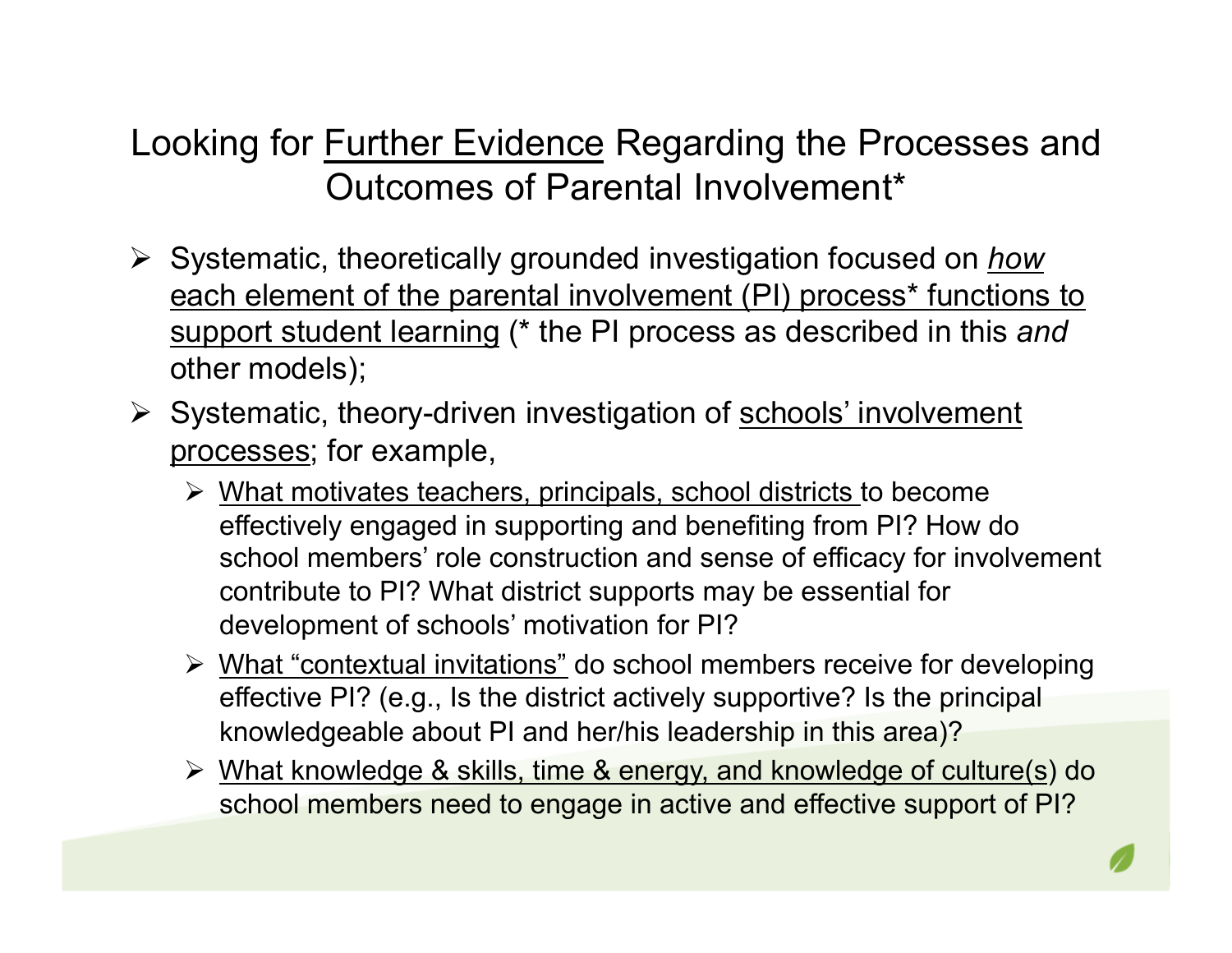- $\triangleright$  Several investigators in recent years have made excellent use of large, representative, longitudinal data sets (national, regional) to examine specific issues in PI, as consistent with (and sometimes as limited by) the specific data gathered within a given set. To the extent that questions about the processes and effectiveness of PI can continue to be answered at least in part by such analyses, they should be pursued. (One excellent recent example focused on a specific question regarding PI before, during and after students' transition to high school is Crosnoe's 2009 *Developmental Psychology* report.)
- $\triangleright$  Similarly, the field would benefit from deeply thoughtful scholarly reviews of research on specific elements and questions relating to PI, its functioning, and its influence on students. (One excellent recent example in this area is Yamamoto & Holloway's 2010 [*Educational Psychology Review*] report on mediating processes through which parents' expectations appear to influence students' academic performance in association with family racial/ethnic status; another is Seginer's 2006 [*Parenting: Science & Practice*] review of PI programs in the context of Bronfenbrenner's ecological framework).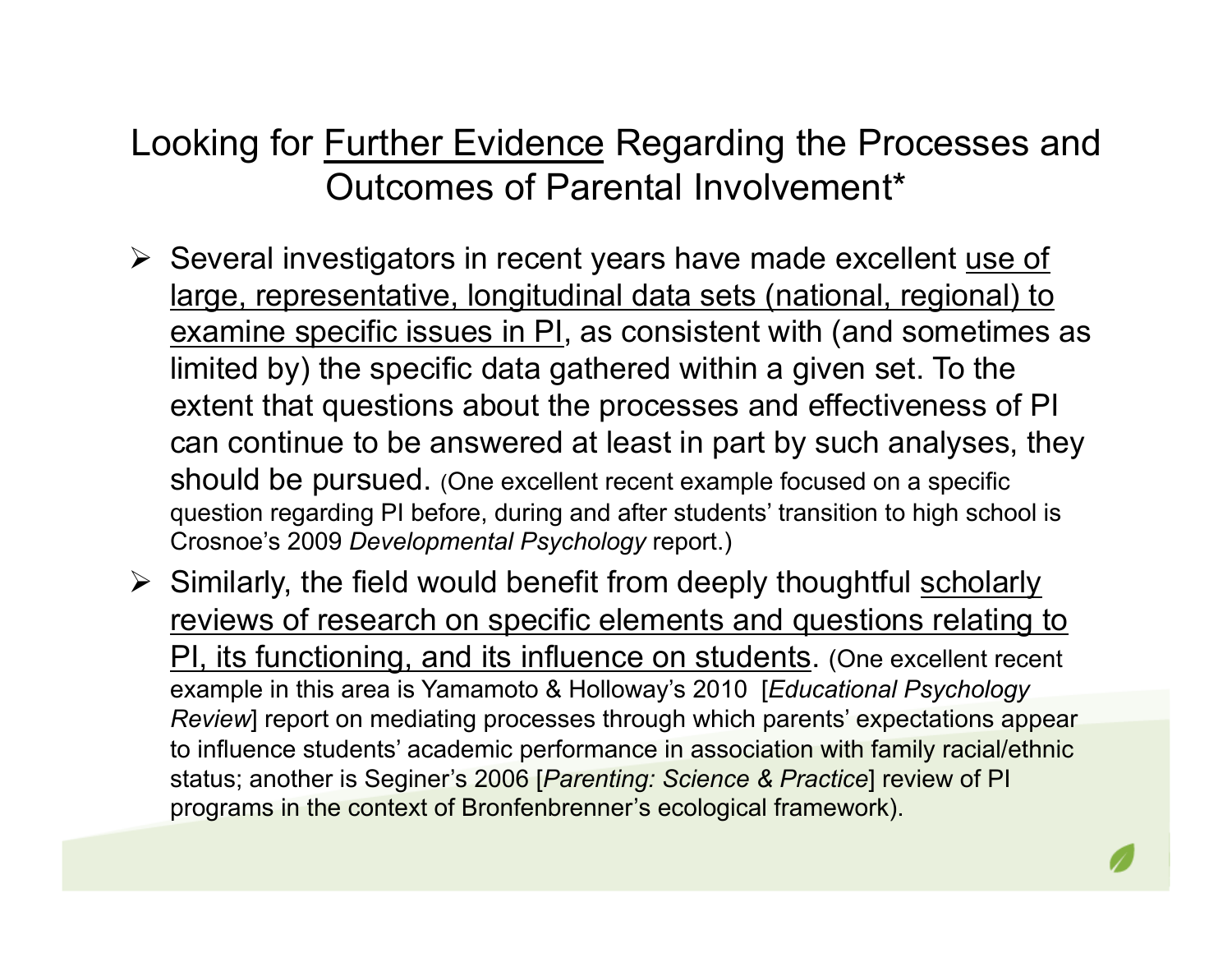- $\triangleright$  We also need continued development of experimental research testing specific hypotheses regarding how and under what conditions varied forms of parental involvement, as well as parents' engagement of learning mechanisms in the course of involvement, positively influence student outcomes;
- $\triangleright$  Similarly, continued development of strong ethnographic studies of involvement & partnership processes, especially in conditions where such processes may be difficult, is needed to 'fill out' our understanding of factors supporting and hindering effective parental involvement and family-school partnerships, especially in high-needs communities.